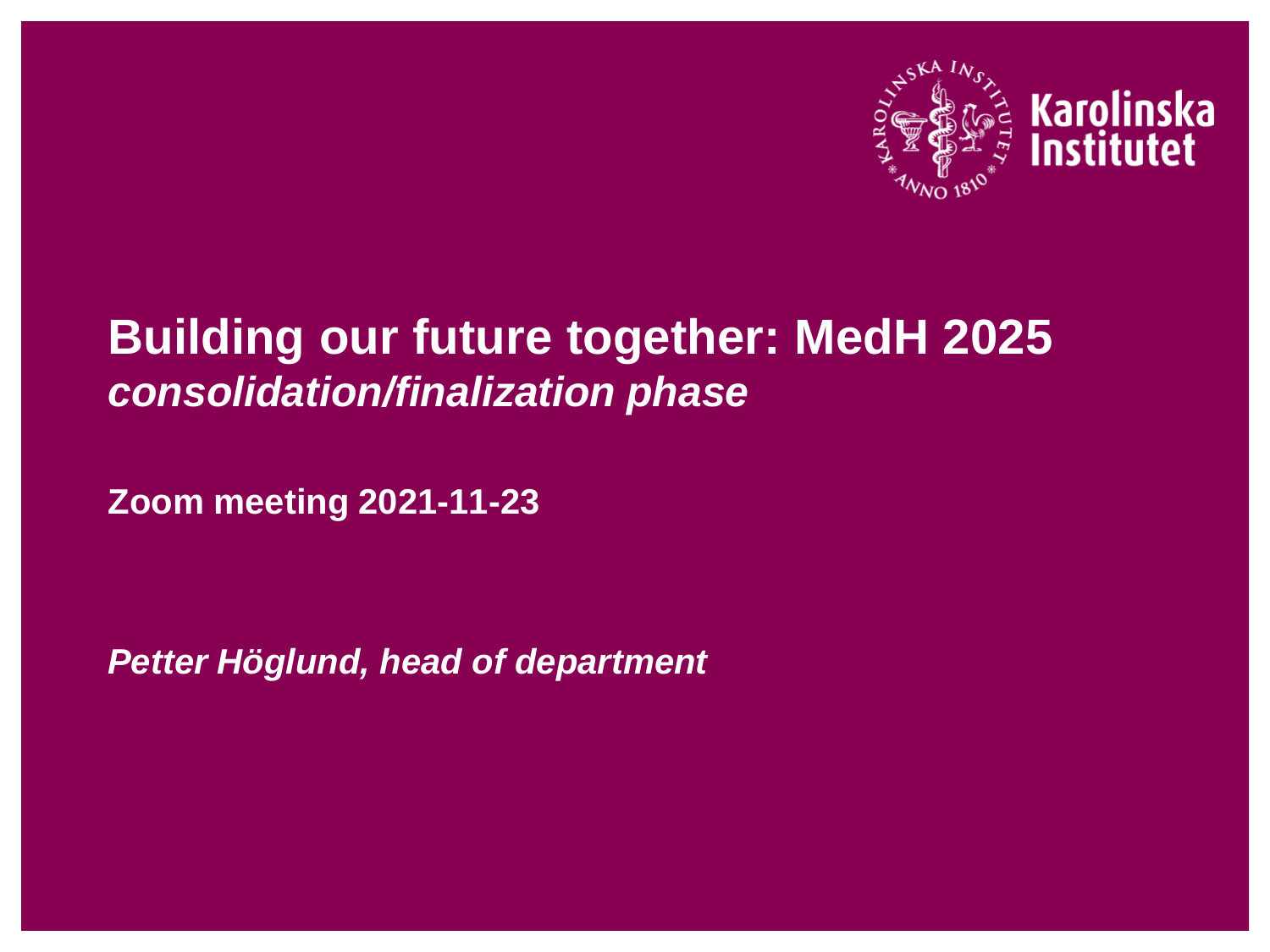

## **Building our future together: MedH 2025**

Outline for today:

- 1. Vision
- 2. What and how until now?
- 3. Aims, focus areas and actions towards 2025
- 4. Celebration and next step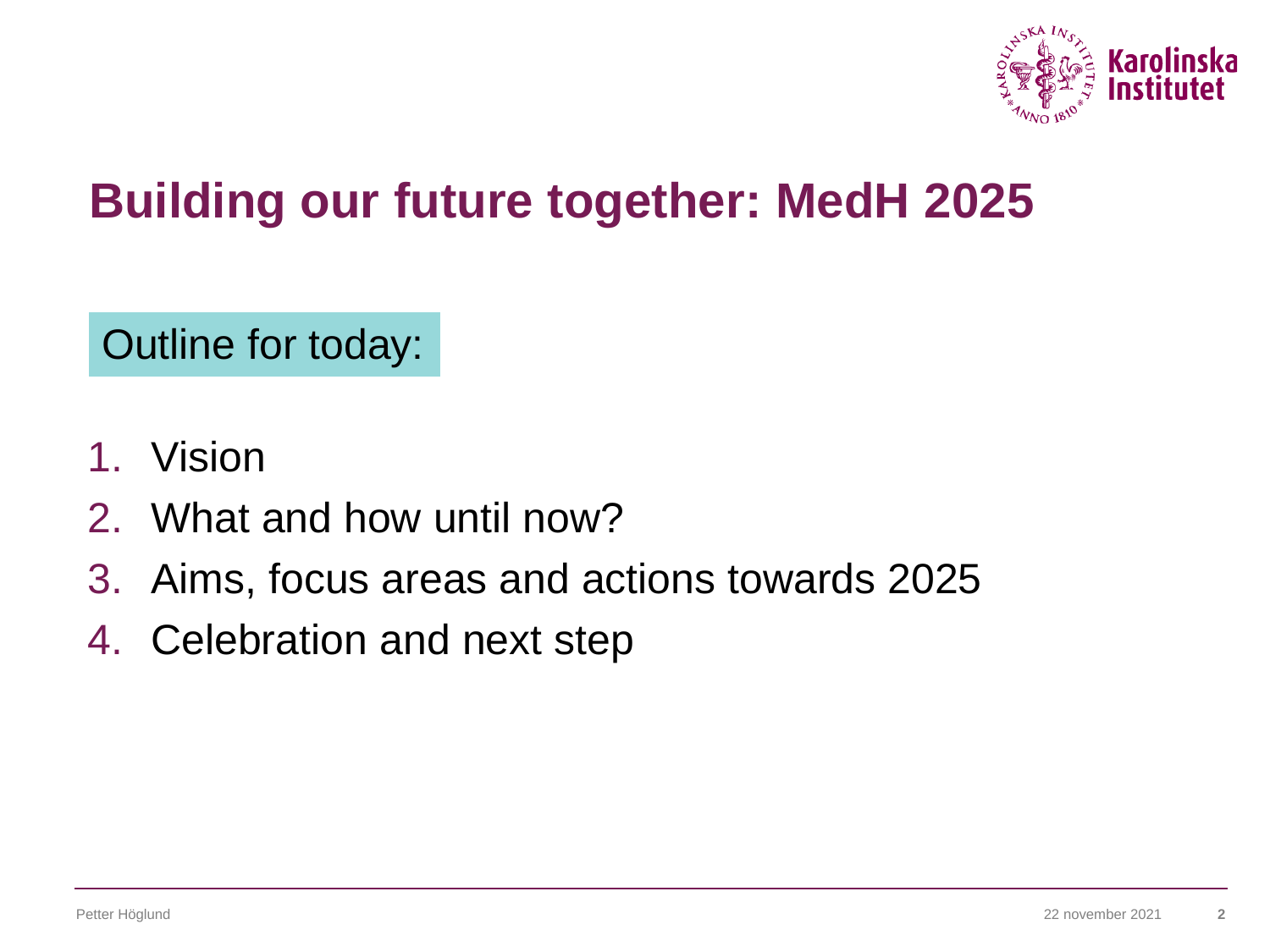

#### Our vision:

# **MedH creates tomorrow's knowledge through medical education and research at the highest international level**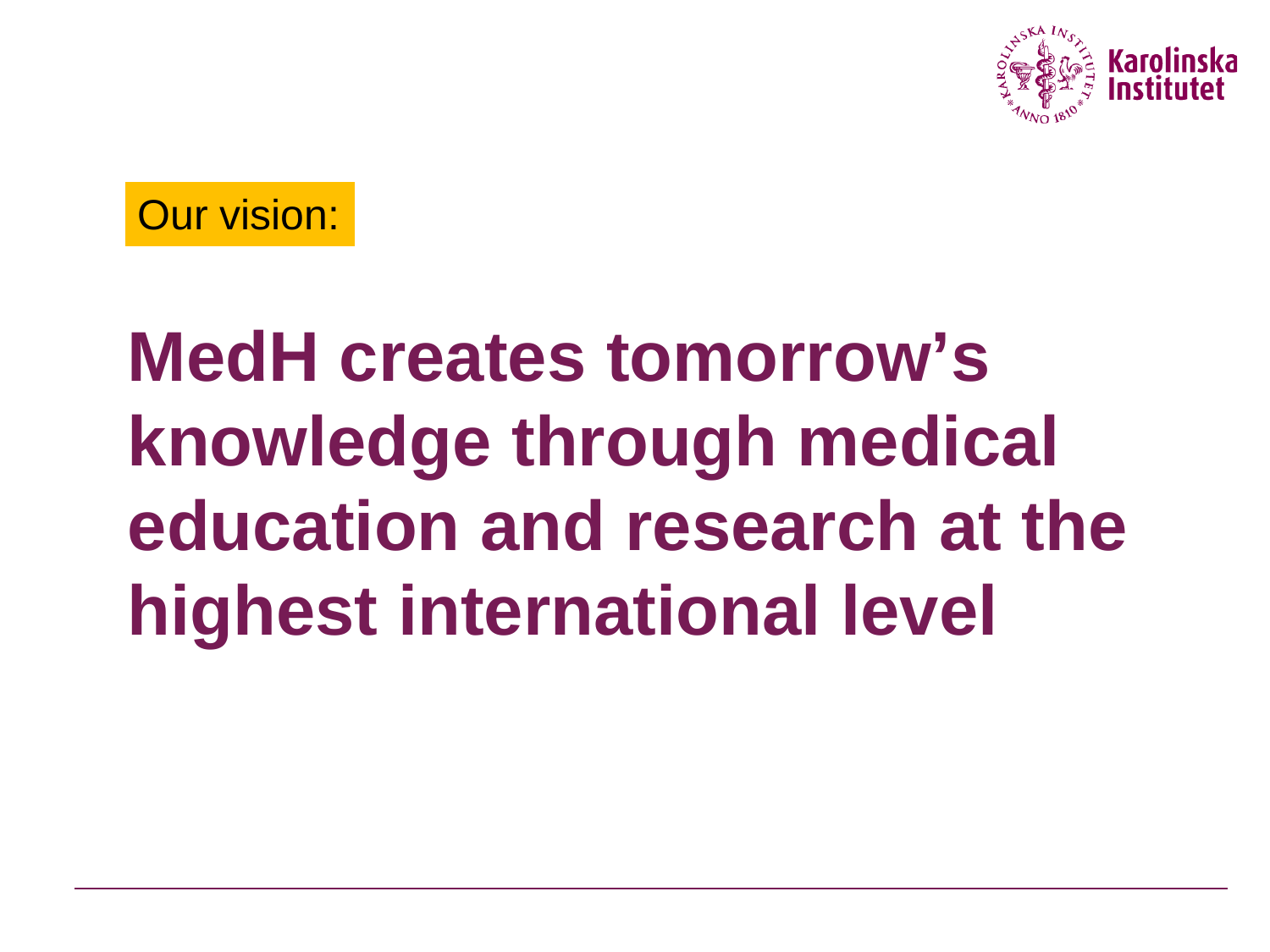

## **MedH 2025: Why do we need a strategy?**



- 1. A structured way to transform challenges into actions.
- 2. A transparent framework against which activities and decisions can be weighed.
- 3. A definition of common goals and ways to reach them.
- 4. A unifying department process that promotes inclusion and influence.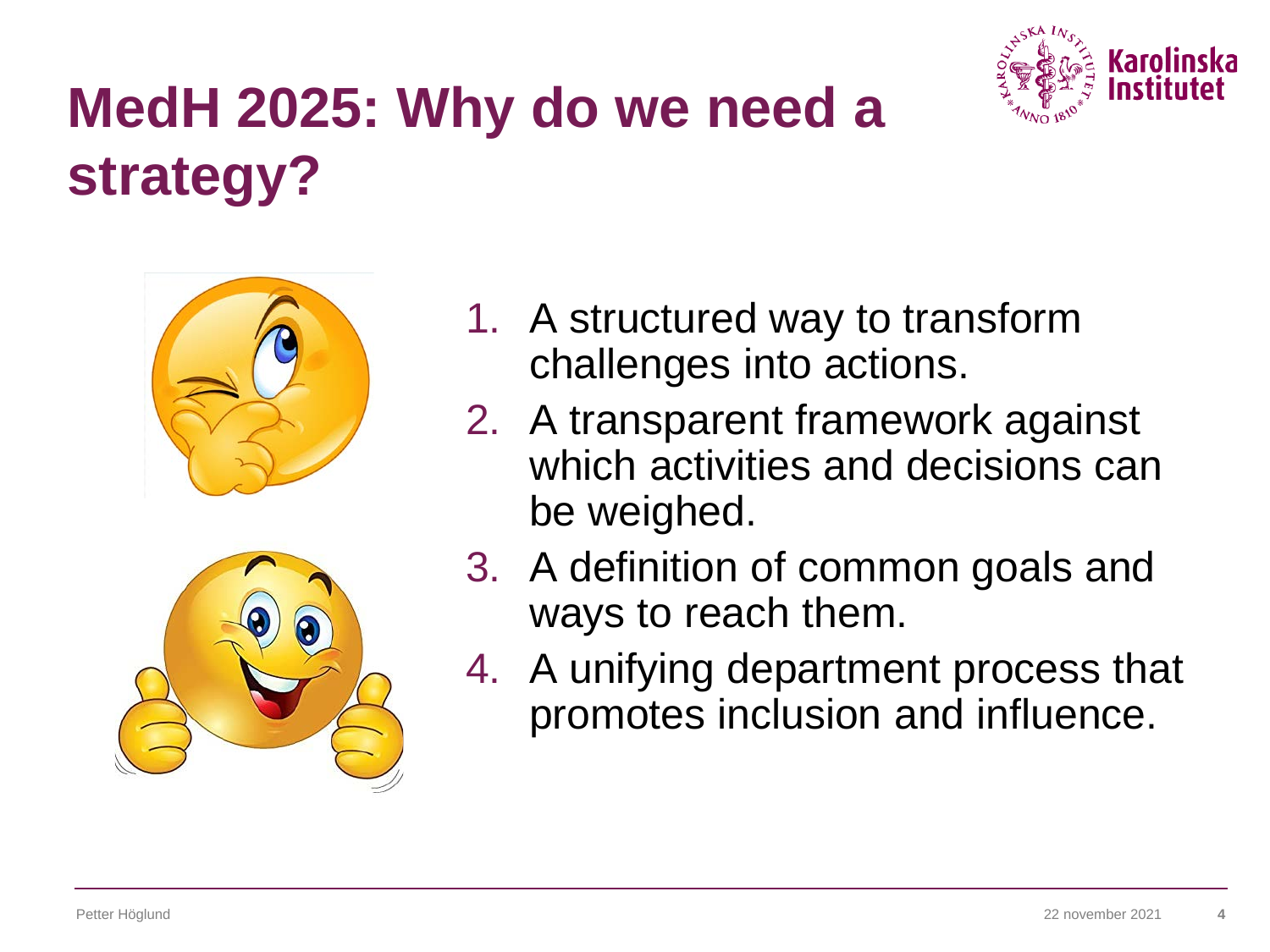#### Karolinska Institutet: Strategy 2030

<https://staff.ki.se/strategy-2030-creating-karolinska-institutets-future-together>

## $\mathbf{E}$ 2

Creating Karolinska Institutet's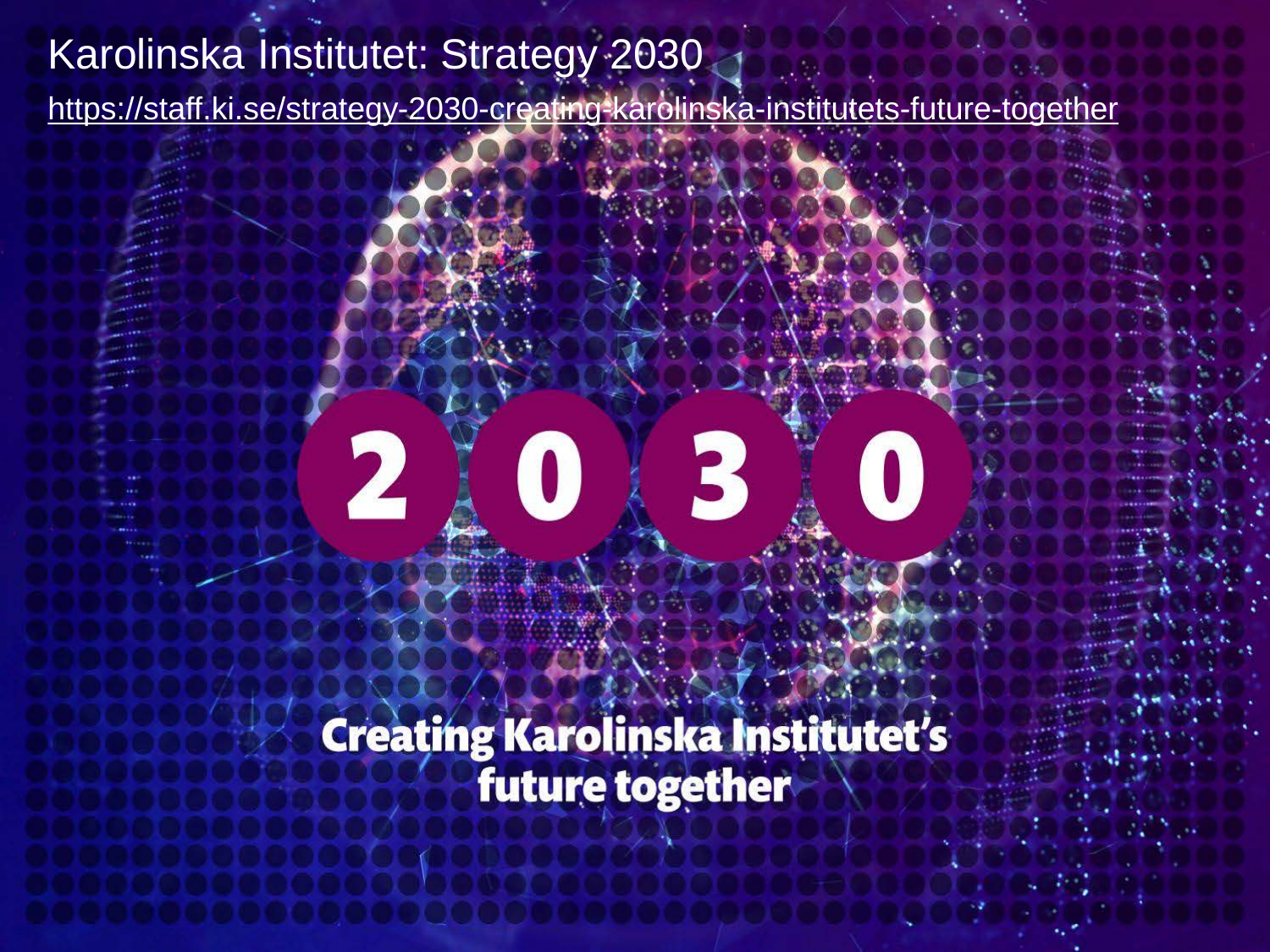

#### MedH 2025:

#### **What have we done so far?**

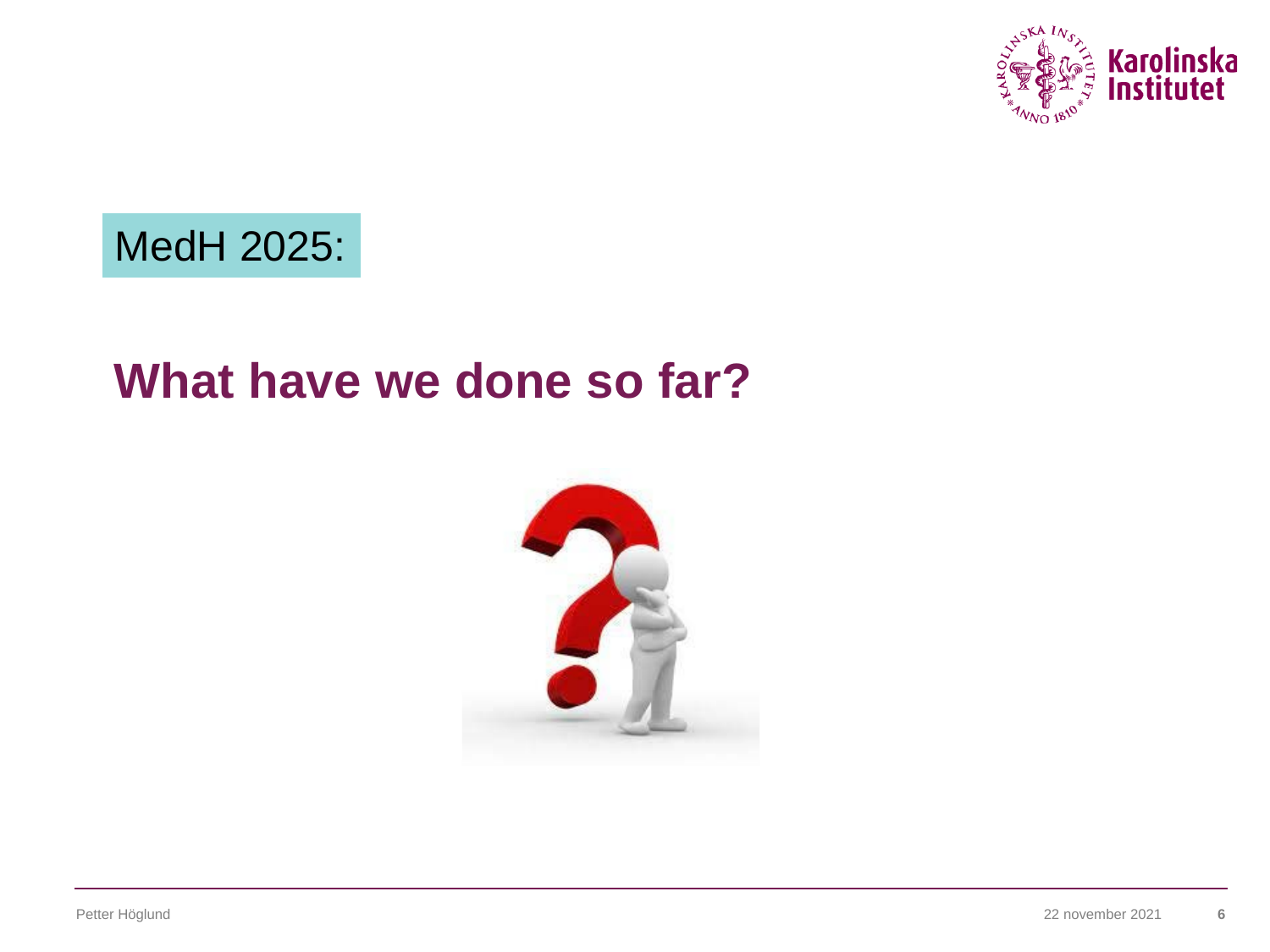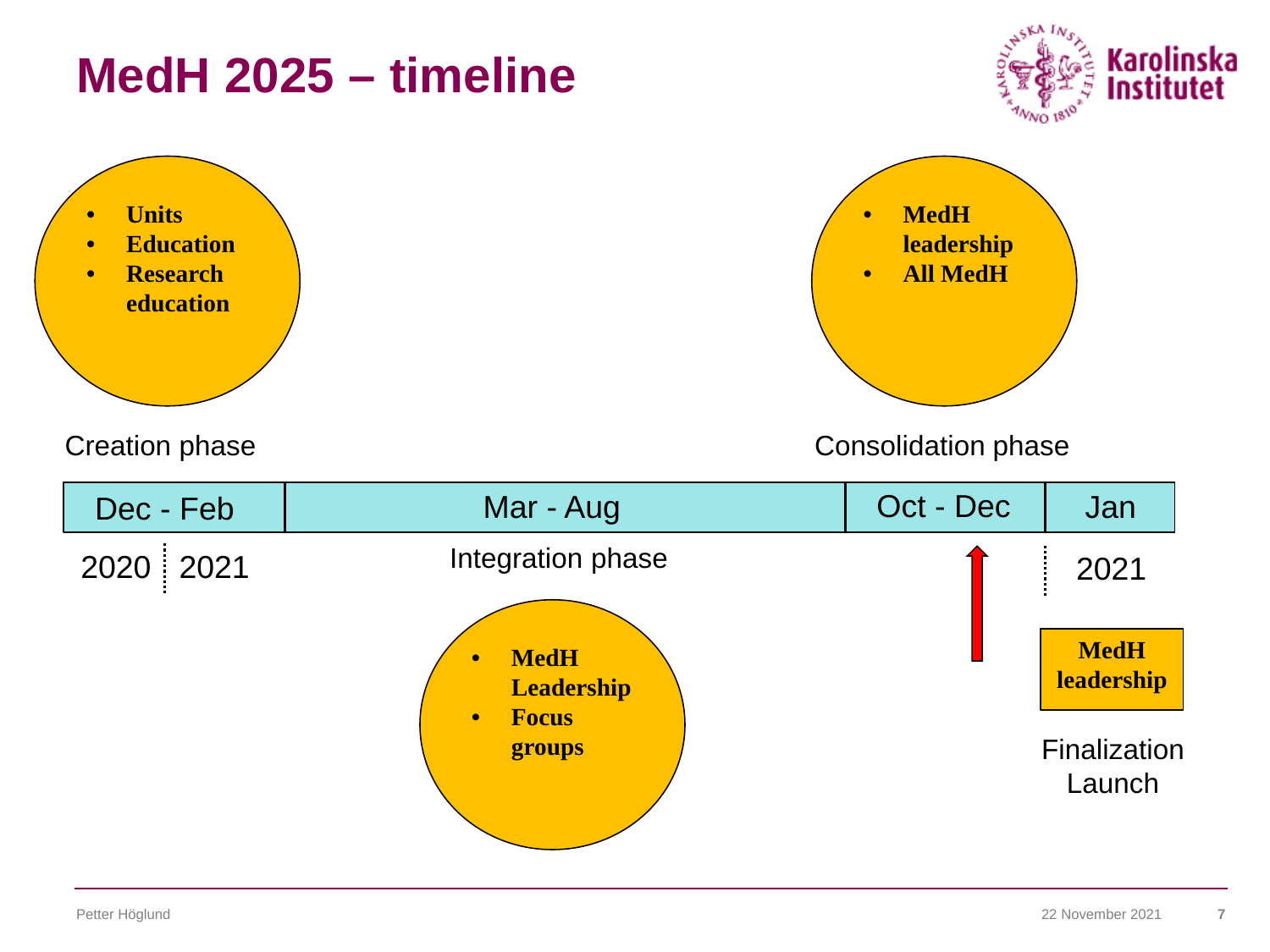

#### **1. Creation phase – units**





- Goals for each unit
- Suggestions for actions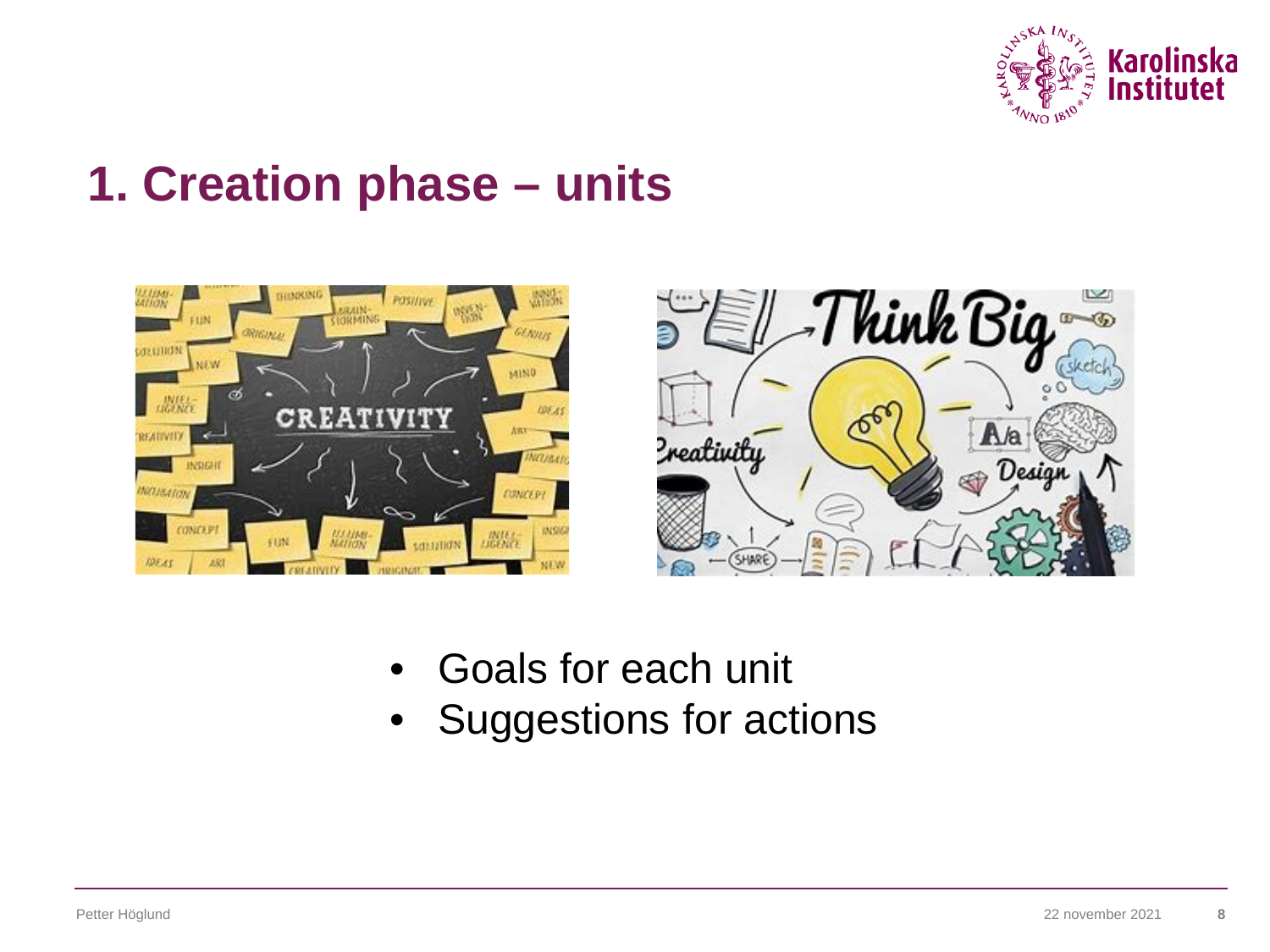

#### **April 2020: Integration phase invitation**

- *Think about to which topics you can contribute*
- *Fill in the survey you will get by e-mail and chose your favourite focus groups*
- *Focus groups and group chairs decided by the MedH leadership group in the end of April*
- *Focus groups work during May*
- *All info at [MedH 2025 | Medarbetare \(ki.se\),](https://staff.ki.se/medh-2025) including the survey link, from Monday next week*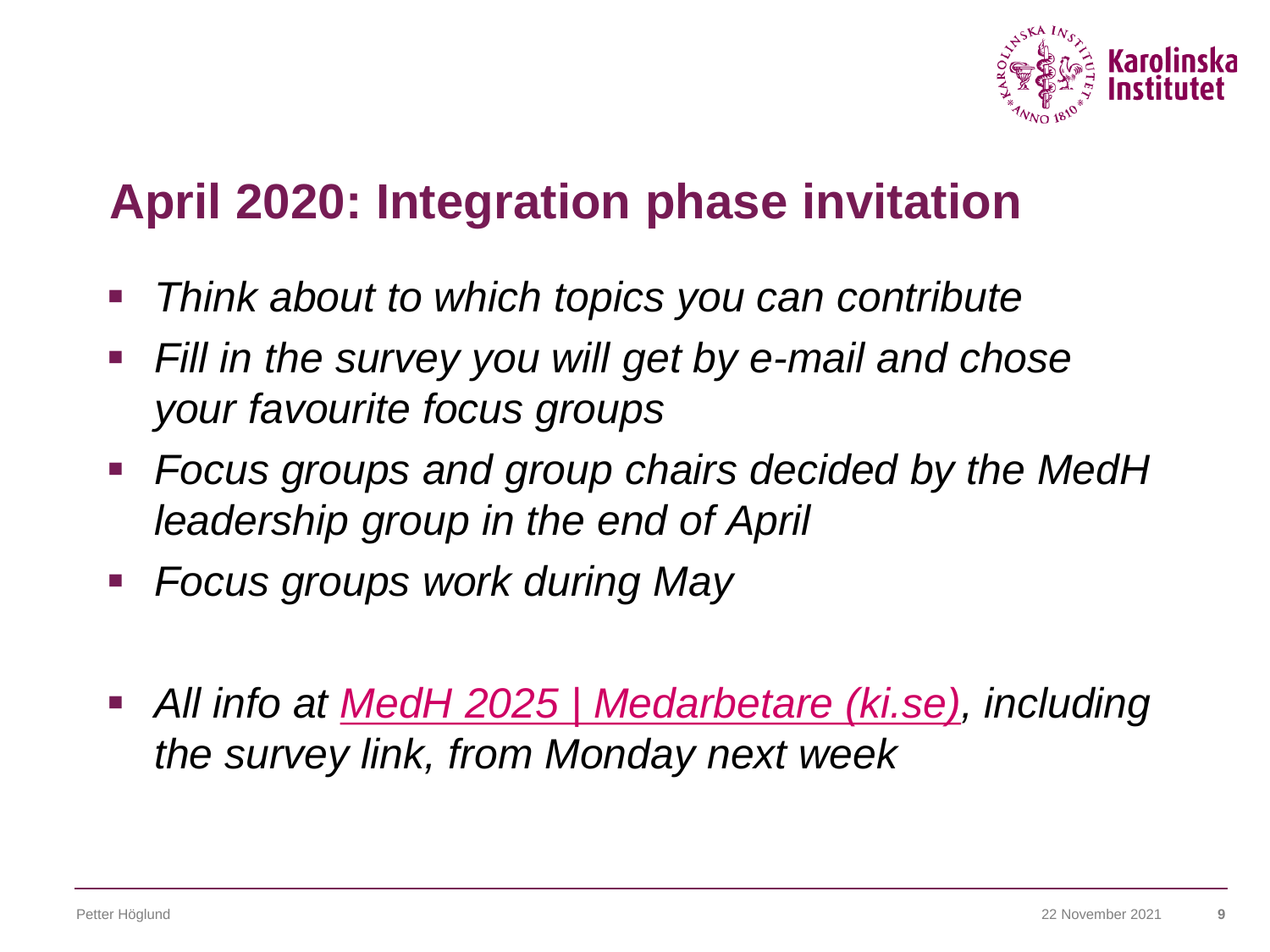

### **2. Integration phase – focus groups**





- 1. Improving research quality and funding *(Jenny Mjösberg chair)*
- 2. Securing recruitments at all levels *(Yenan Bryceson chair)*
- 3. New ways towards internationalization *(Paolo Parini chair)*
- 4. Developing our infrastructures *(Hannes Hagström chair, Michael Vanlandewijck, co-chair)*
- 5. Competence development, equality and work environment *(Mattias Svensson chair)*
- 6. Integrating basic education with doctoral education and research *(Agneta Månsson-Broberg chair)*

*[MedH 2025 | Medarbetare \(ki.se\)](https://staff.ki.se/medh-2025)*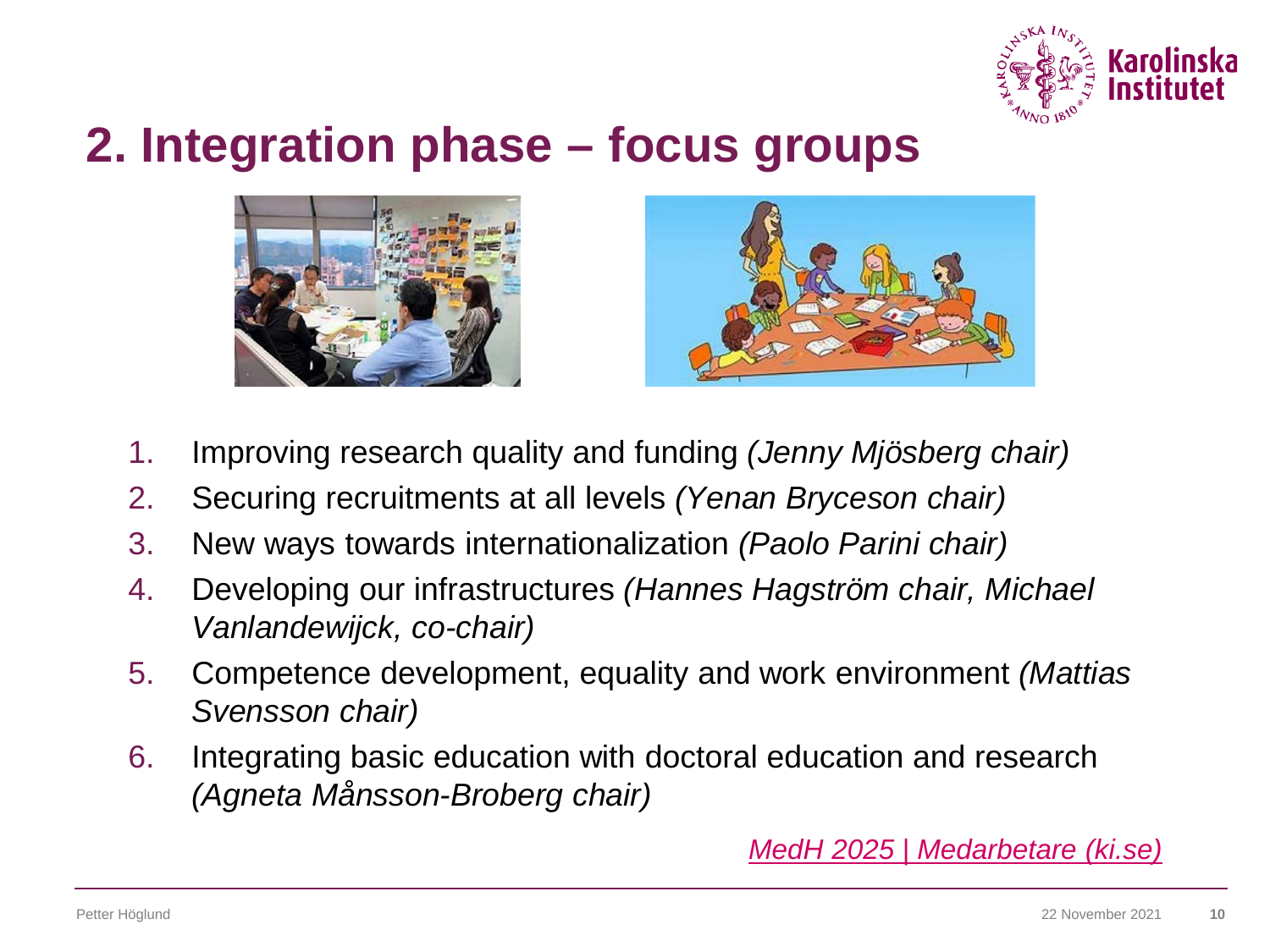

## **3. Consolidation phase 1**

- 27-28/9 retreat with MedH leadership group and focus group chairs.
- **Presentations by focus group chairs.**
- **Group discussions.**
- **Continuous discussion on three MedH leadership** meetings (2 with focus group chairs invited).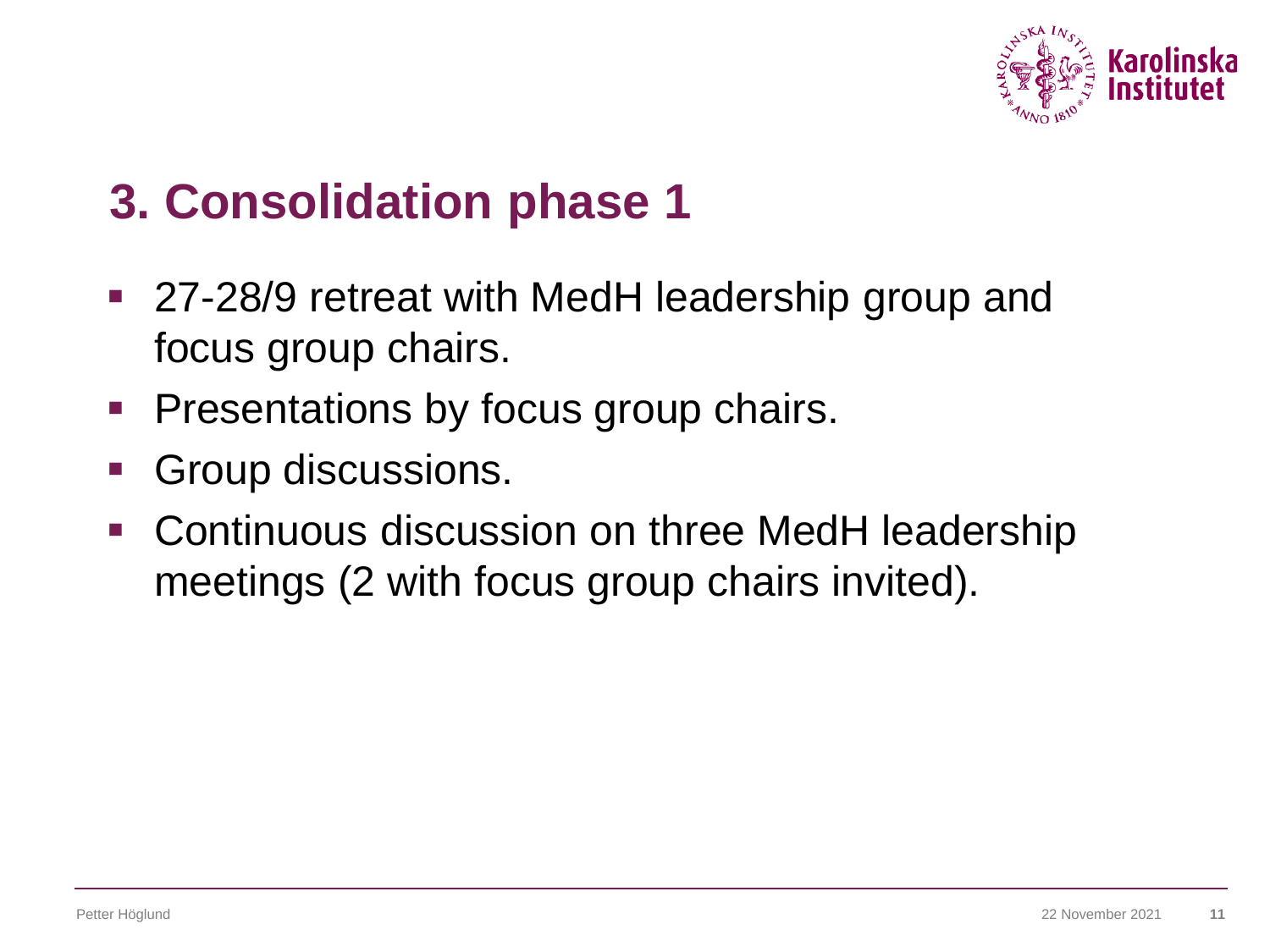

#### **MedH leadership – retreat + meetings**



- Common goals
- Common focus areas serving the goals
- Actions to support the goals
- Implementation plan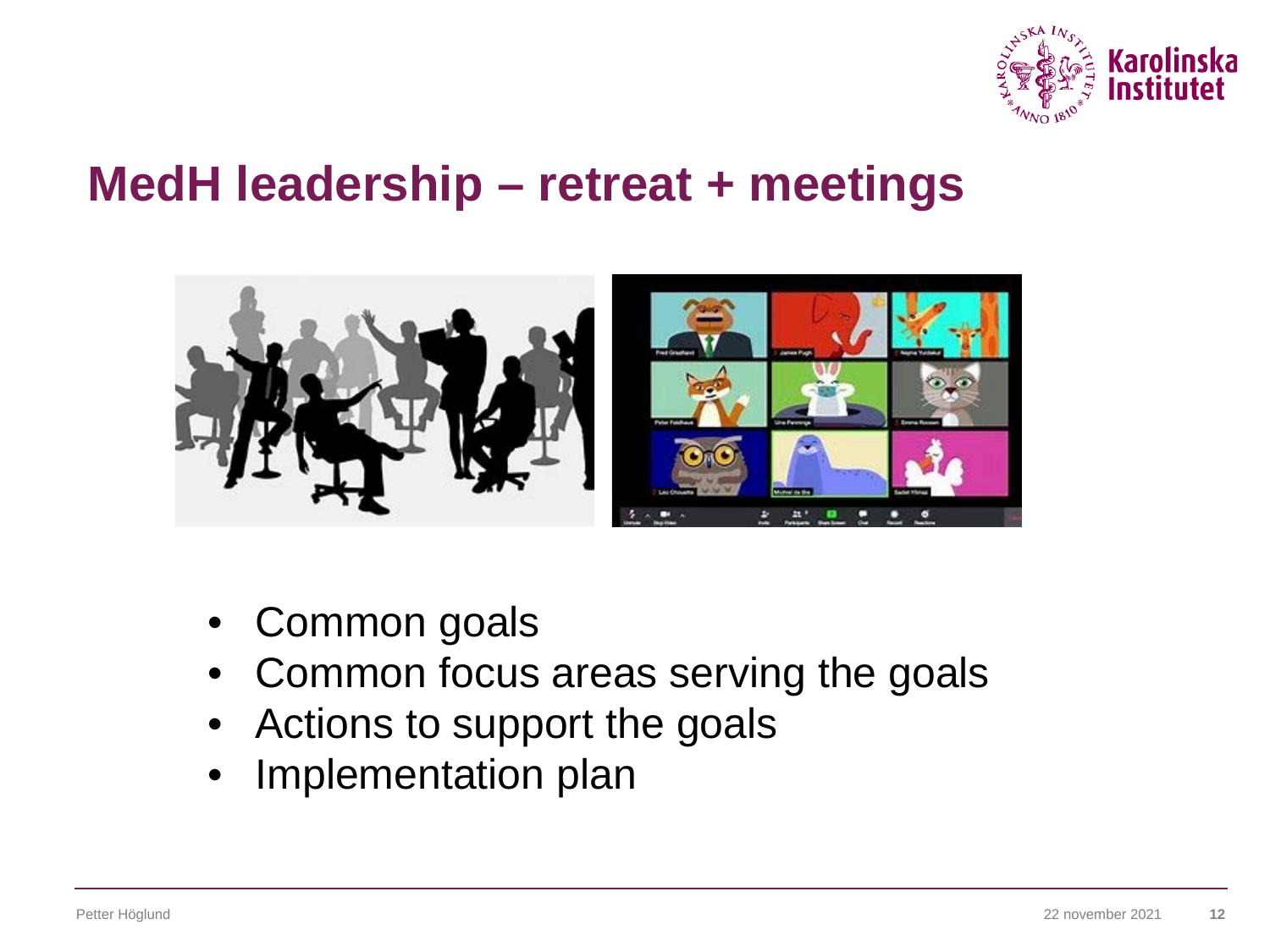

#### **MedH 2025 – common goals**

- 1. MedH research addresses important clinical challenges and makes an impact at the highest international level.
- 2. Education and research are integrated at MedH.
- 3. Everyone at MedH feel (included) and work in an equal and sustainable environment.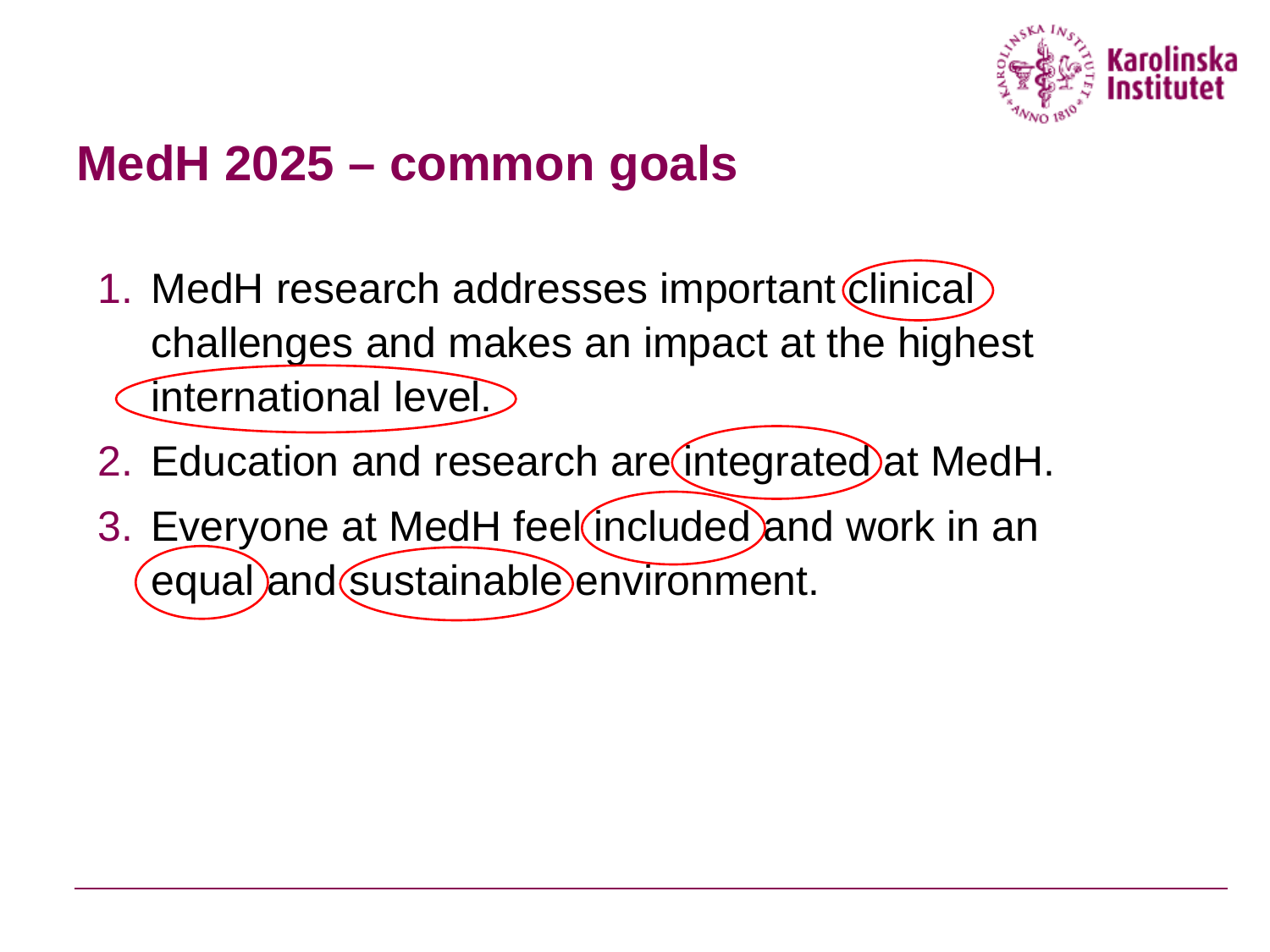

#### **Five focus areas serving all goals** *with some concrete activities as examples*

- 1. Mentoring programs for successful career development.
	- $\rightarrow$  Programs for clinical and preclinical scientists, support staff, bioinformaticians/CF managers
- 2. Departmental **platforms** for scientific and social activities.
	- $\rightarrow$  Arrange meetings for scientific exchange, stimulate formation of new research constellations, arrange regular department parties/mingles
- 3. Improved communication and international collaboration.
	- $\rightarrow$  Create a communication task force, pro-active outreach program for grants, guest professor program, promote international exchange, show MedH as an attractive department
- 4. Scientists in education and students in research.
	- $\rightarrow$  Create lectureships with educational tasks, make our education more visible internally, intensify recruitment of medical students to projects and scientists as teachers.
- 5. Development of all coworkers in a **sustainable** environment
	- $\rightarrow$  Stimulate coworker-initiated activities, continuous in-service training, improved introduction programs for new employees, are we sustainable today?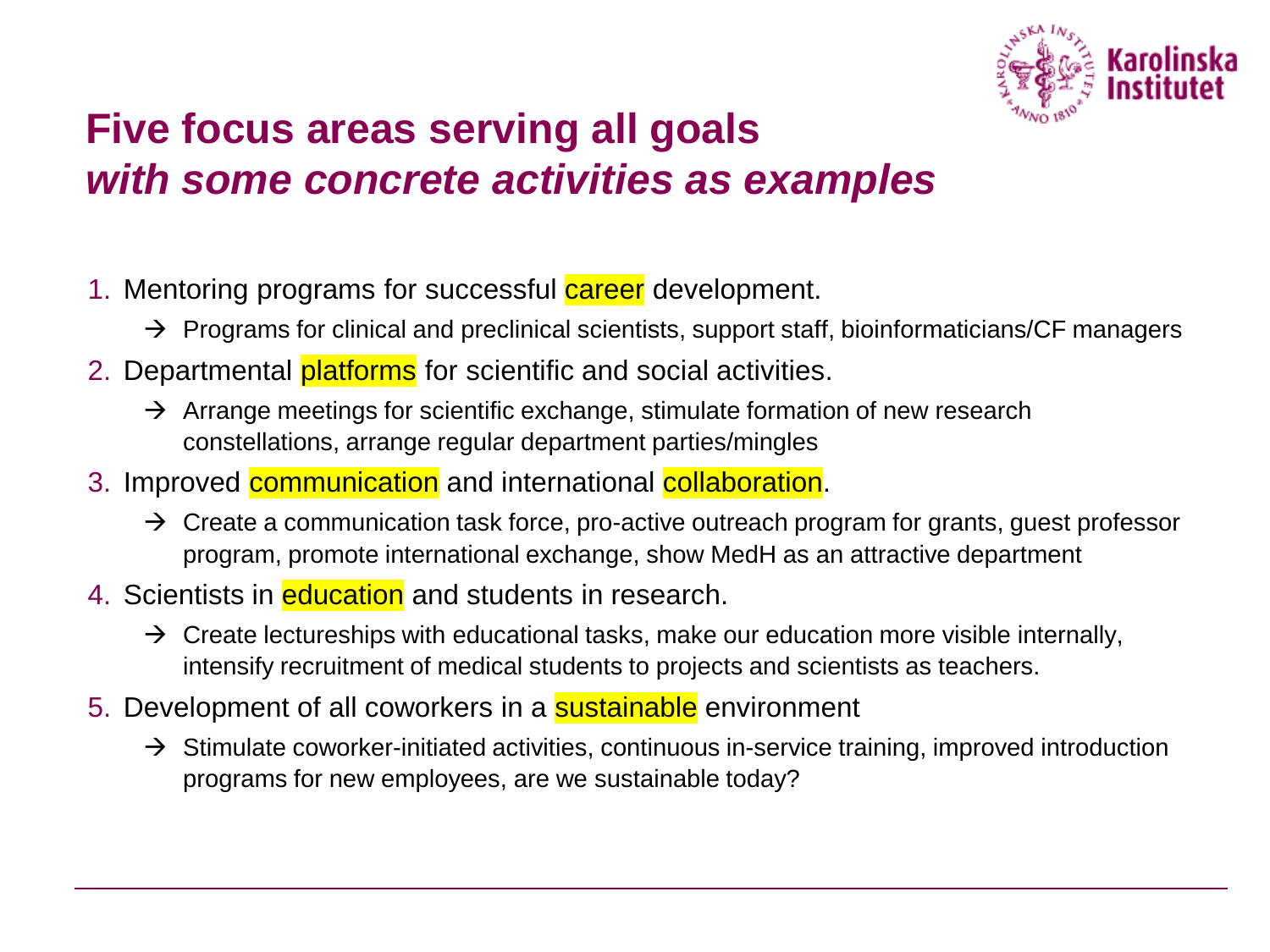

## **Our actions and progress until 2025 should support our common goals**

- 1. MedH research addresses important clinical challenges and makes an impact at the highest international level.
- 2. Education and research are integrated at MedH.
- 3. Everyone at MedH feel included and work in an equal and sustainable environment.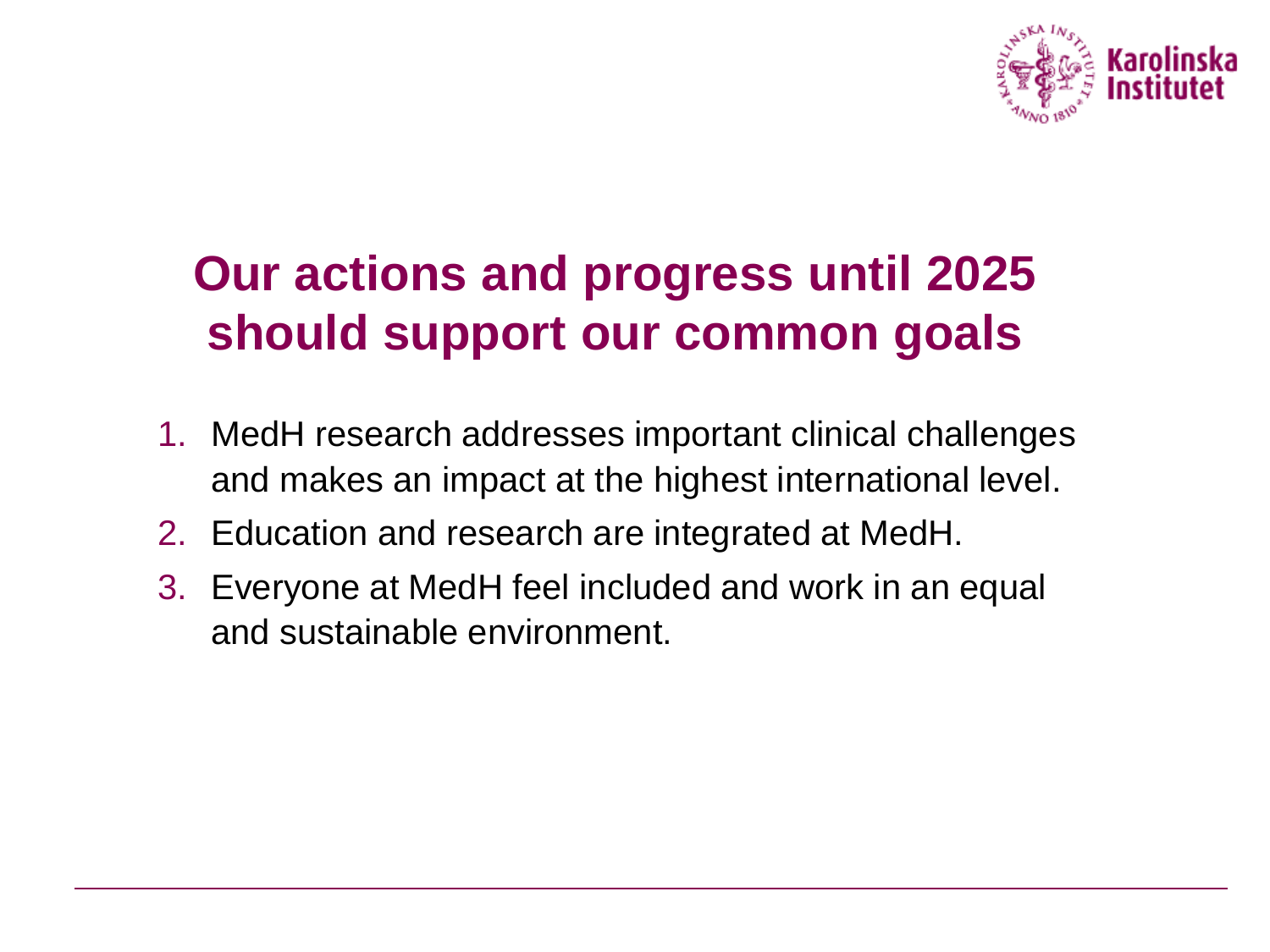

## **3. Consolidation phase 2**

- Goals, focus areas and actions open for review
- **Dialog box for comments and suggestion at the** MedH 2025 web
- **[MedH 2025 | Medarbetare \(ki.se\)](https://staff.ki.se/medh-2025)**
- Open for 2 weeks
- Goal: Final strategy document by mid January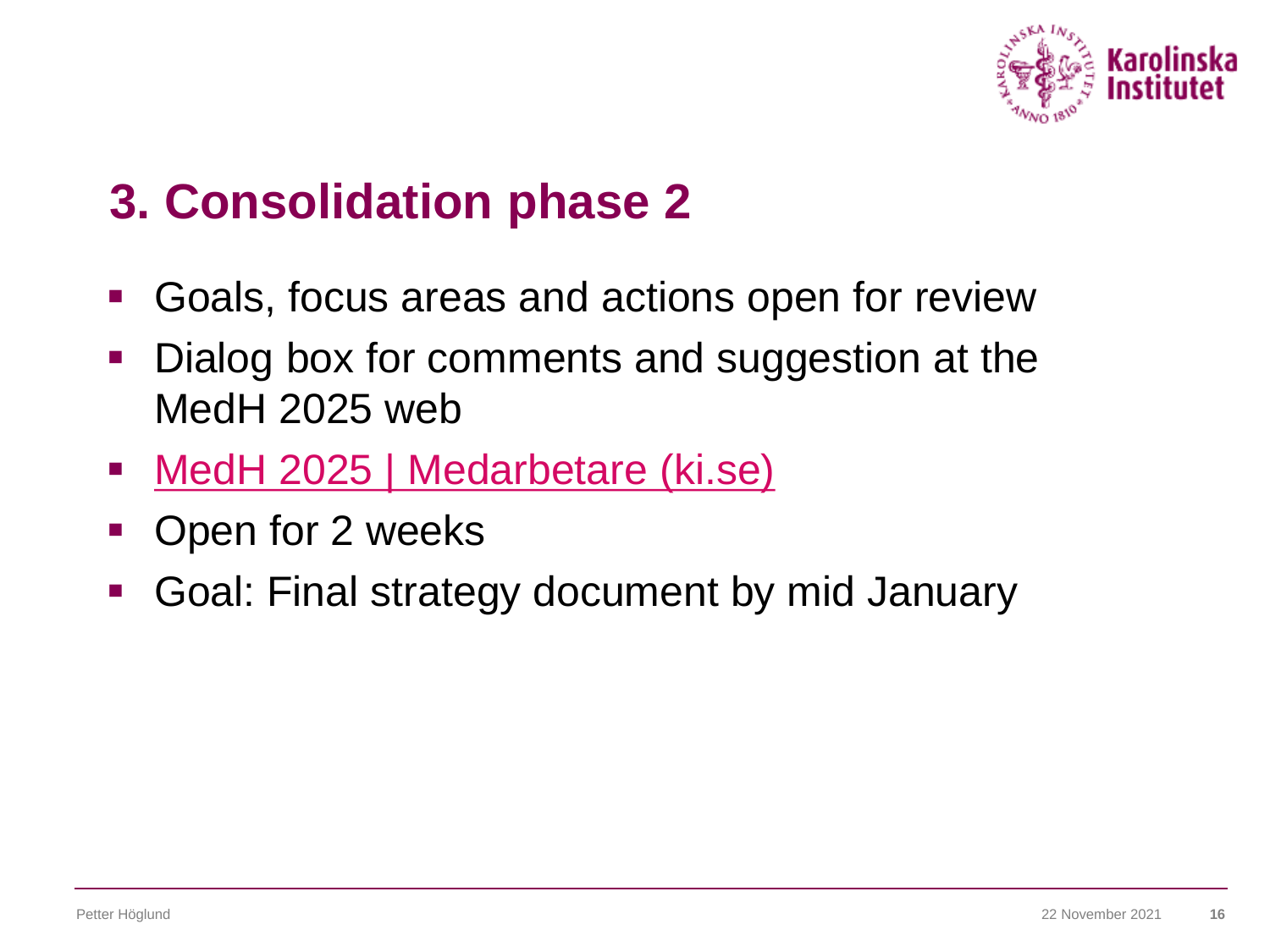

### **4. Implementation phase**

- Task groups will be formed for specific actions
- **Previous focus group members and new participants** warmly welcome!
- What is your favourite question?
- **Financial support for each task group if needed and** salary compensations for action leaders
- Goal: 10 specific actions launced by the end of 2022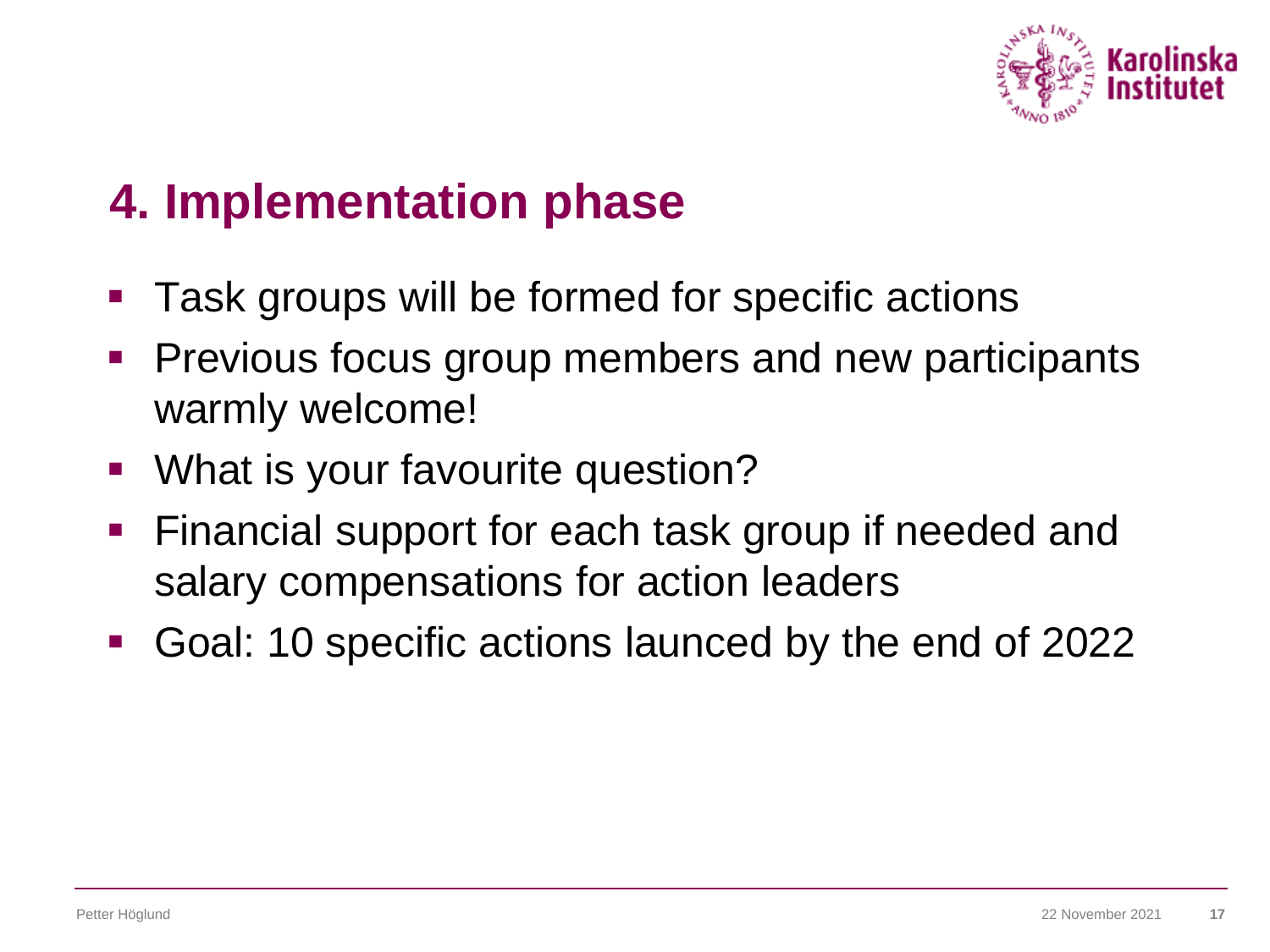



### **next… a kick-off party!**











### *Wednesday Jan 19 at 1700! ANA Futura lunch room*